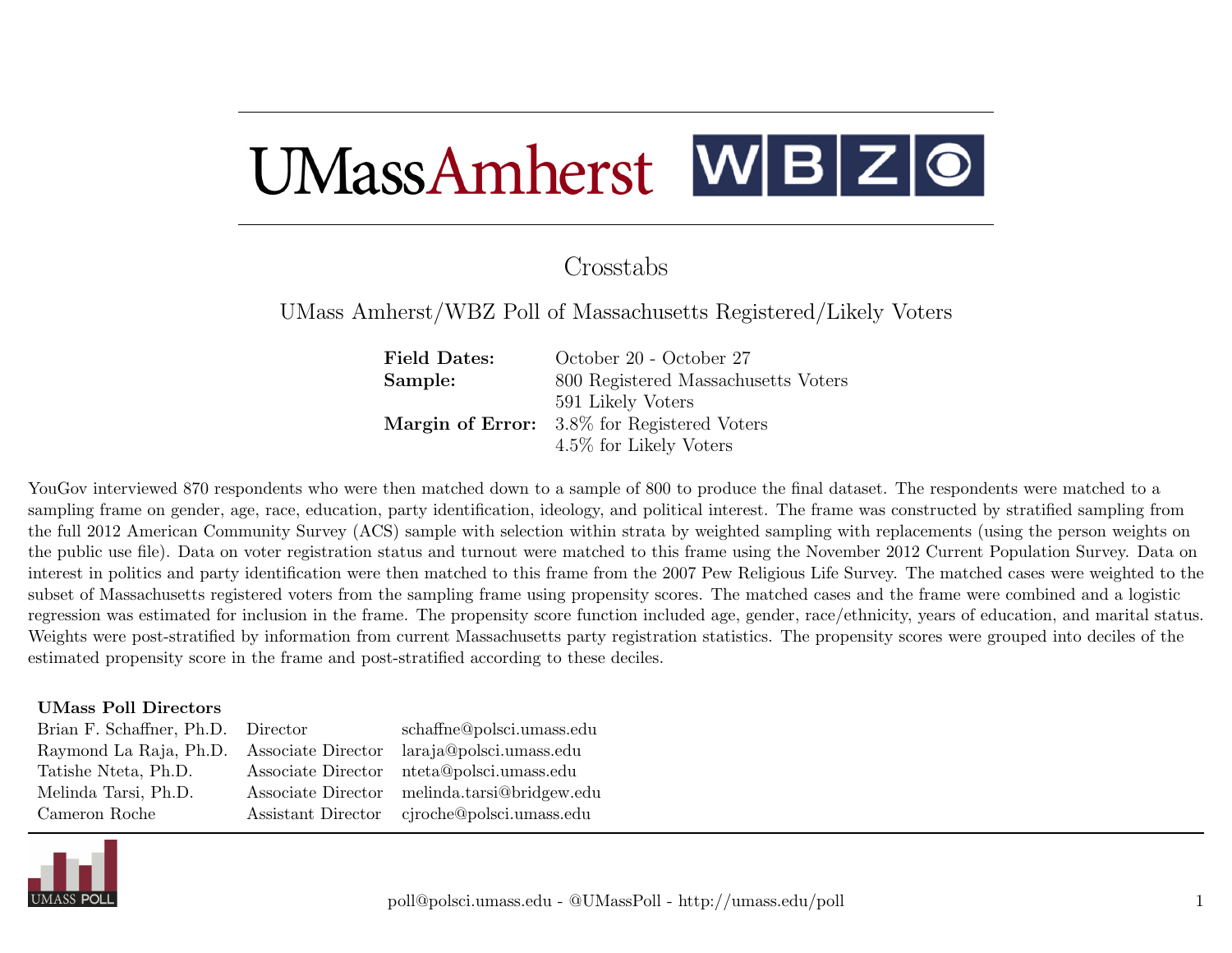# Results on this page are for likely voters.

# Vote for Governor (without Leaners)

|          |          | Gender     |              | Age                            |                  |            | Income      |           |               | Education     |               |                        |      | Party IL |          |      | Ideology |       |
|----------|----------|------------|--------------|--------------------------------|------------------|------------|-------------|-----------|---------------|---------------|---------------|------------------------|------|----------|----------|------|----------|-------|
|          | Male     | Female     | 18-29        | $30 - 54$                      | ---<br>$>\!\!55$ | \$40k      | \$40-\$100k | $>\$100k$ | HS or<br>less | Coll.<br>Some | Deg.<br>Coll. | $\sqrt{ }$<br>Postgrad | Dem. | Rep.     | Ind.     | Lib. | Mod.     | Cons. |
| Baker    | ⊏ດ<br>υz |            | $40^{\circ}$ | $\sim$<br>$\boldsymbol{\cdot}$ |                  | n H<br>. . | ŦΟ          | 52        | υı            | 4Ω            | 40            | 28                     |      | 95       | IJθ      |      | 49       |       |
| Coakley  | 36       | 48         | 38           |                                | ΨΩ               | ӘŦ         |             | 37        | ററ<br>ಀಀ      | υZ            | 45            | 59                     | 82   |          | റാ<br>∠⊍ | 80   | 29       |       |
| Not sure |          | <u>. .</u> |              |                                |                  | πo         |             |           | ⊥∪            |               |               |                        |      |          |          |      | 10       |       |

|          |          | Dem. Primary Vote    |          |         | )bama      |         | Patrick    |              | Contacted by Campaign |      |
|----------|----------|----------------------|----------|---------|------------|---------|------------|--------------|-----------------------|------|
|          | Grossman | $\mathcal{L}$ oaklev | Berwick  | Approve | Disapprove | Approve | Disapprove | Baker        | $\sf{Coaklev}$        | Both |
| Baker    |          |                      | ົ<br>∠ । |         | $- -$      |         | 79         | $\mathbf{E}$ | າາ                    | 59   |
| Coakley  | 42       | 89                   | 67       |         |            |         |            | ΙJ           |                       | 29   |
| Not sure |          |                      |          |         |            |         |            |              |                       |      |

# Vote for Governor (with Leaners)

|                           |           | Gender |                     | Age                   |                      |                                                  | Income      |           |                       | Education             |               |                      |      | Party 1L |            |      | Ideology     |      |
|---------------------------|-----------|--------|---------------------|-----------------------|----------------------|--------------------------------------------------|-------------|-----------|-----------------------|-----------------------|---------------|----------------------|------|----------|------------|------|--------------|------|
|                           | Male      | Female | 18-29               | $30 - 54$             | $\sim$ $\sim$<br>>55 | $\cdot$ $\circ$ $\cdot$ $\circ$ $\cdot$<br>DHUK. | \$40-\$100k | $>\$100k$ | НS<br>or less<br>11 N | - 11<br>Some<br>Coli. | Coll.<br>Deg. | Postgrad             | Dem. | Rep.     | Ind.       | Lib. | Mod.         | Cons |
| Baker                     | - 0<br>ാം | ບ∪     | ±υ                  | 40                    | 46                   | 20<br>∠υ                                         |             | ບບ        | $\sigma$              |                       |               | ാവ<br>∠υ             |      | 96       | --<br>. ಲಾ |      | ∪⊥           |      |
| $\sim$<br><i>J</i> oakley | 28<br>∼   |        | $\sim$ $\sim$<br>υZ | $\overline{ }$<br>45. |                      | 60                                               | 4č          | 39        | $^{\circ}$<br>oо      | $\sim$                | υU            | $\alpha$<br><b>U</b> | ÖŌ.  |          | റ<br>40    |      | $\sim$<br>ುಃ |      |

|         |          | Dem. Primarv | Vote    |          | Dama (     |         | Patrick    |        | Contacted by Campaign |      |
|---------|----------|--------------|---------|----------|------------|---------|------------|--------|-----------------------|------|
|         | Grossman | Joaklev      | Berwick | Approve  | Disapprove | Approve | Disapprove | Baker  | Coaklev               | Both |
| Baker   |          |              | ົ       |          |            |         | ப          | $\sim$ | ഹ<br>∠ા.              | 59   |
| Joakley | 46       | Ω۶           | 69      | ດໆ<br>ററ |            | ΟI      |            | -      | - 4                   | 29   |

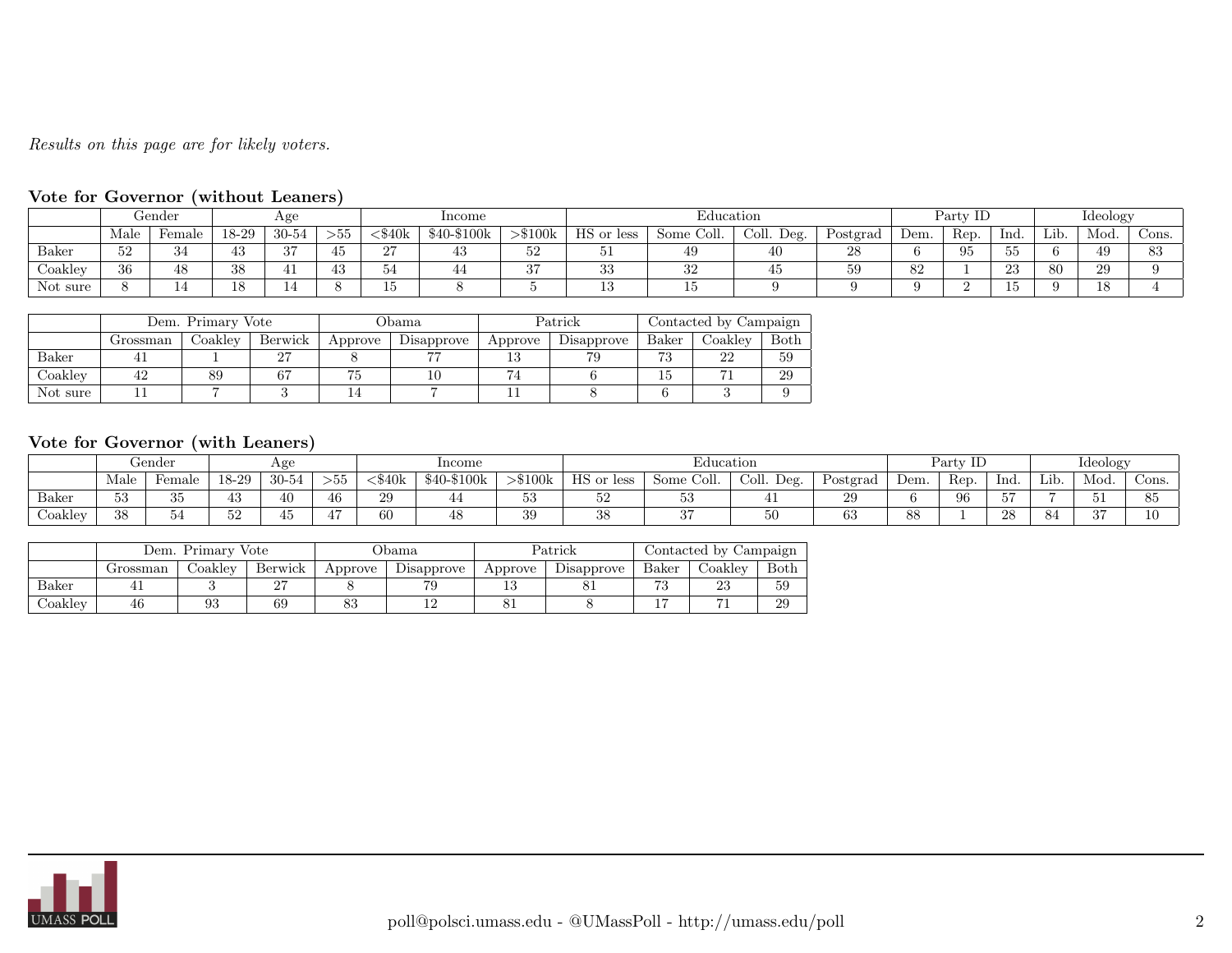Results on this page are for likely voters.

| ----- |      | ------------- |       |          |                     |                     |             | . <b>.</b> . <b>.</b> |               |               |               |          |      |          |      |     |          |              |
|-------|------|---------------|-------|----------|---------------------|---------------------|-------------|-----------------------|---------------|---------------|---------------|----------|------|----------|------|-----|----------|--------------|
|       |      | Gender        |       | ۔ دے مصد |                     |                     | Income      |                       |               | Education     |               |          |      | Party ID |      |     | Ideology |              |
|       | Male | Female        | 18-29 | 30-54    | ---<br>ノウワ          | \$40k               | \$40-\$100k | $>\$100k$             | HS or<br>less | Coll.<br>Some | Coll.<br>Deg. | Postgrad | Dem. | Rep.     | Ind. | Lib | Mod.     | $\circ$ ons. |
| Yes   | 58   |               | 49    | 52       | $\sim$ $\sim$<br>১১ | $\sim$ $\sim$<br>υı | ЭZ          | $\sim$ $\sim$<br>Эb   | $\sim$<br>65  |               |               |          | o H  | 83       |      | -31 | 53       | 70           |
| No    | 39   | ΞIJ           | 48    |          | $\Lambda$<br>42     | 10.<br>44           |             | 40                    | 30            |               |               |          | --   | ΤÛ       | 39   | 65  |          |              |

#### Vote on Question 1 - End Gas Tax Indexing (with Leaners)

# Vote on Question 2 - Bottle Bill (with Leaners)

|                    |      | Gender              |                     | Age   |                      |                     | Income                |                     |                       | Education    |               |                |            |      |                       |                                     | Ideology      |              |
|--------------------|------|---------------------|---------------------|-------|----------------------|---------------------|-----------------------|---------------------|-----------------------|--------------|---------------|----------------|------------|------|-----------------------|-------------------------------------|---------------|--------------|
|                    | Male | Female              | 18-29               | 30-54 | $\sim$ $\sim$<br>>55 | ሱ ላሴ<br>. D4UK      | $$40-$100k$           | $-\$100\mathrm{k}$  | HQ<br>s or less<br>пэ | Some<br>ĴОШ. | Coll.<br>Deg. | Postgrad       | Dem.       | Rep. | Ind                   | $\mathbf{r}$ . $\mathbf{r}$<br>Lib. | Mod.          | $\cup$ ons.  |
| Yes                | 40.  | $\sim$ $\sim$<br>υU |                     |       | ംപ                   |                     | $\Omega$ $\sim$<br>ഄഄ | <b>**</b>           | --                    | . ப          | 44            | - -<br>ಀಀ      | ہ ۔<br>ヽレヽ |      | 30                    | $\sim$<br>65                        | $\sim$<br>∼   | $\sim$<br>⊥∪ |
| $\mathbf{r}$<br>N0 | -58  | $\sim$<br>UΙ        | $\sim$ $\sim$<br>ಾರ | ാച    | 04                   | $\sim$ $\sim$<br>эp | مہ<br>63              | $\sim$ $\sim$<br>ບບ | $-$<br>ιυ             | oo           |               | $\Omega$<br>১১ |            | 91   | $\overline{a}$<br>-66 | 32                                  | $\rightarrow$ |              |

#### Vote on Question 3 - Casino Repeal (with Leaners)

|                    |      | Gender   |                  | Age       |                               |       | Income      |               |                      | Education              |               |          |                  | Party ID       |                     |                               | ideology |      |
|--------------------|------|----------|------------------|-----------|-------------------------------|-------|-------------|---------------|----------------------|------------------------|---------------|----------|------------------|----------------|---------------------|-------------------------------|----------|------|
|                    | Male | Female   | 18-29            | $30 -$    | $\sim$ $\sim$<br>>55          | \$40k | \$40-\$100k | $>\$100\rm k$ | <b>HS</b><br>or less | $_{\rm some}$<br>COII. | Deg.<br>Coll. | Postgrad | Dem.             | Rep.           | Ind                 | Lib                           | Mod.     | Cons |
| $\mathbf{v}$       |      | 39       | $\sqrt{2}$<br>74 | ററ<br>ುರಿ | 40                            | ົດ    | 39          |               | $\Omega$<br>20       |                        |               |          | $\sqrt{2}$<br>40 | $\Omega$<br>υı | 38                  | $\sqrt{2}$<br>40              | 92<br>ഄഄ |      |
| $\mathbf{r}$<br>ΝO | 58   | --<br>ບບ | $-$              | 59        | $\sim$ $\sim$<br>$\sim$<br>്ക | טע    | 59          | 50            | $\sim$<br>07         |                        | ບບ            |          | ⊖Œ               | 58             | $\sim$ $\sim$<br>১୪ | $\tilde{\phantom{a}}$<br>- 54 | ≍ດ<br>IJ |      |

#### Vote on Question 4 - Medical Leave (with Leaners)

|                     |      | Gender   |          | $A\mu$ |            |              | Income      |               |            | Education     |               |          |         | Party ID |               |      | <b>Ideology</b> |          |
|---------------------|------|----------|----------|--------|------------|--------------|-------------|---------------|------------|---------------|---------------|----------|---------|----------|---------------|------|-----------------|----------|
|                     | Male | Female   | 18-29    | 30-54  | ---<br>>55 | :\$40k       | \$40-\$100k | $-$ \$100 $k$ | HS or less | Coll.<br>Some | Deg.<br>Coll. | Postgrad | Dem.    | Rep.     | -Ind          | Lib. | Mod.            | Cons.    |
| Yes                 | 58   | 70       | $- -$    | 68     | 59         | $\sim$<br>ээ | - -<br>ιυ   | 59            | --         |               |               | 69       | ∼<br>эü | ച<br>55  | $-$<br>◡      | 92   | 60              | ചെ<br>ഄഄ |
| $\mathbf{v}$<br>NO. | 36   | ററ<br>∠⊍ | ഹ<br>∠.∪ | 44     | ചെ<br>ಀಀ   | 40           | o۴<br>∠⊍    | າດ<br>υZ      | 38         |               | ∠≖            | 20       |         | 62       | $\sim$<br>-35 |      | 30              | 60       |